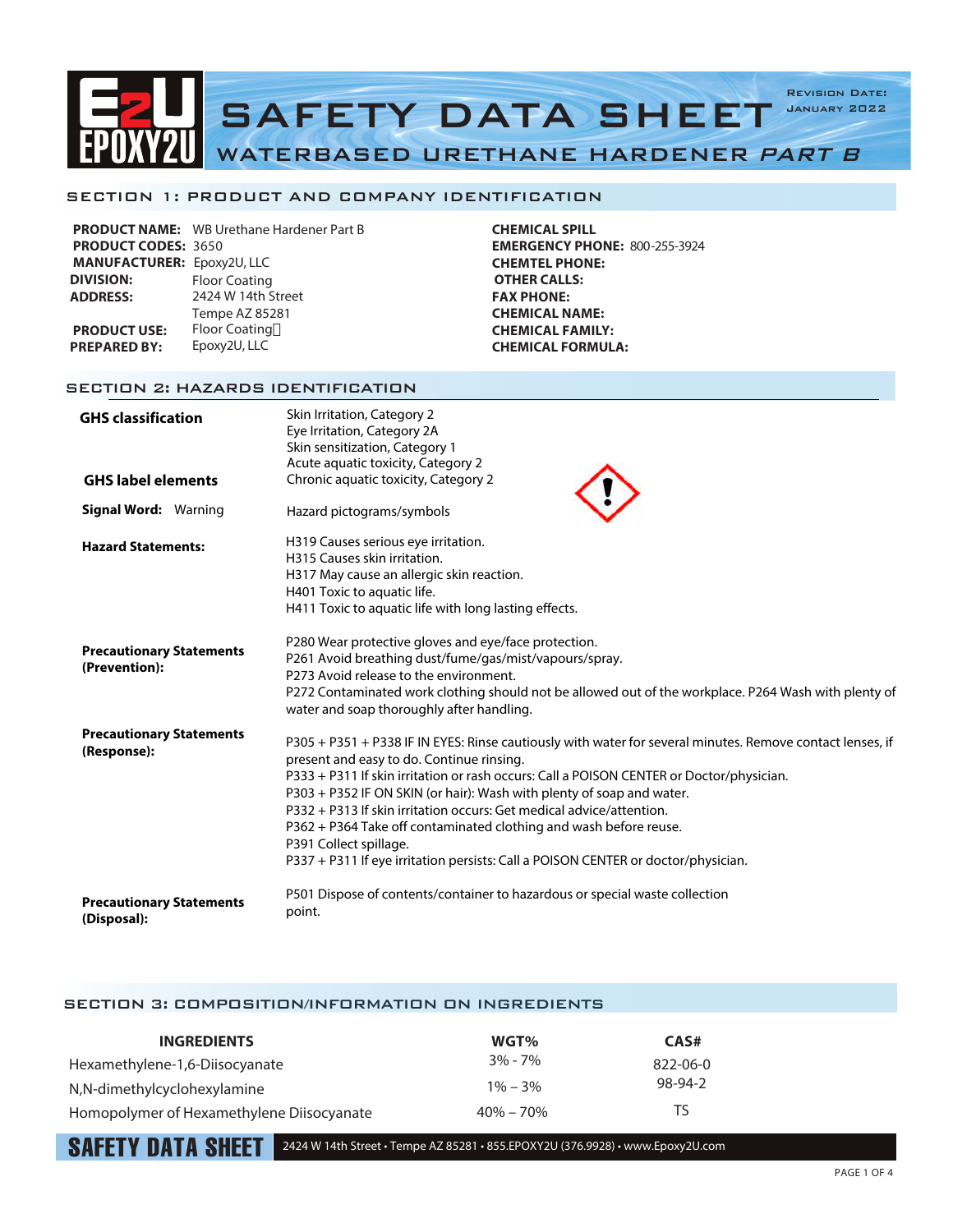

### SECTION 4: FIRST AID MEASURES

Irrigation of the eye immediately with water for fifteen minutes is a good safety practice. Contact will probably cause no more than irritation. Wash off n flowing water or shower. Wash clothing before reuse. Low in toxicity. No adverse effects anticipated by this route of exposure incidental to proper industrial handling. **INHALATION:** Remove to fresh air if effect occurs. Consult medical personnel. **INGESTION: SKIN: EYES: NOTES TO PHYSICIANS**: No specific antidote. Supportive care. Treatment based on judgment of the physician in response to reactions

#### of the patient.

# $G97HCB$ ):  $f = 9!$ ;  $\neq$  < HB; A 95GI F 9G

**Extinguishing media :** Suitable extinguishing media: foam, water spray, dry powder, carbon dioxide **Special hazards arising from the substance or mixture** Carbon oxides, Hydrogen chloride gas, Hydrogen fluoride **Advice for firefighters** Wear self-contained breathing apparatus for firefighting if necessary. **Further information** Use water spray to cool unopened containers.

### SECTION 6: ACCIDENTAL RELEASE MEASURES

**METHODS FOR** Soak up in absorbent material and collect in suitable containers. Residual may be removed using steam or hot **CLEANING UP :** soapy water.

### SECTION 7: HANDLING AND STORAGE

**HANDLING AND STORAGE:**  Avoid contact with skin and eyes. Avoid inhalation of vapour or mist. Keep away from sources of ignition - No smoking.conditions: Keep only in the original container in a cool, dry, well-ventilated place away from ignition sources, heat or flame. Protect from direct sunlight.

### SECTION 8: EXPOSURE CONTROLS/PERSONAL PROTECTION

- **VENTILATION:** Good room ventilation usually adequate for most operations
- **RESPIRATORY** None normally needed. **PROTECTION:**
- **EYE PROTECTION:** Use chemical goggles.
- **SKIN PROTECTION:** For brief contact, no precautions other than clean body-covering clothing should be needed. Use impervious gloves when prolonged or frequently repeated contact could occur.

### SECTION 9: PHYSICAL AND CHEMICAL PROPERTIES

| <b>APPEARANCE:</b>     | Straw colored liquid. | <b>VAPOR PRESSURE (mmHq):</b>   | F: NA (C: N/A) |
|------------------------|-----------------------|---------------------------------|----------------|
| <b>ODOR:</b>           | Weak                  | <b>VAPOR DENSITY (AIR = 1):</b> | N/A            |
| <b>PHYSICAL STATE:</b> | Liauid                | SPECIFIC GRAVITY (H2O = 1):     | $1.12 - 1.14$  |
| <b>BOILING POINT:</b>  | $>$ 252 °C            | <b>Flammability</b>             | not flammable  |

# SECTION 10: STABILITY AND REACTIVITY

**CONDITIONS TO AVOID (STABILITY):** See SDS section 7 - Handling and storage.

**INCOMPATIBILITY (MATERIAL TO AVOID):** strong acids, strong bases, strong oxidizing agents, strong reducing agents

**HAZARDOUS DECOMPOSITION OR BY-PRODUCTS:** Decomposition products:carbon oxides, nitrogen oxides Thermal decomposition: No decomposition if stored and handled as prescribed/indicated.

**CHEMICAL STABILITY:** The product is stable if stored and handled as prescribed/indicated.

SAFETY DATA SHEET 2424 W 14th Street • Tempe AZ 85281 • 855.EPOXY2U (376.9928) • www.Epoxy2U.com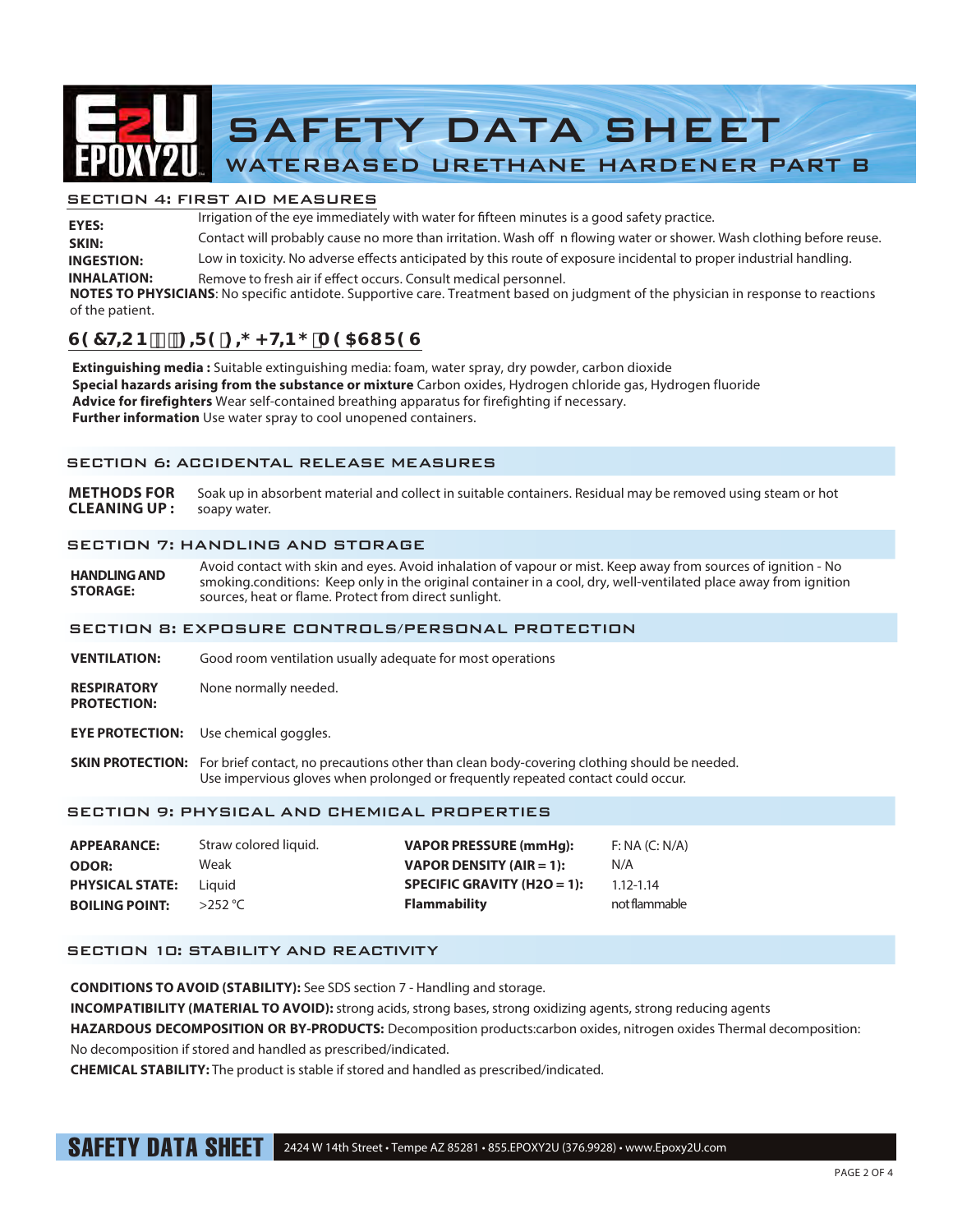

# SECTION 11: TOXICOLOGICAL INFORMATION

### **11.0 TOXICOLOGICAL INFORMATION**

SECTION 12: ECOLOGICAL INFORMATION Acute toxicity Assessment of acute toxicity: Virtually nontoxic after a single ingestion. Based on available Data, the classification criteria are not met. Inhalation No applicable information available. Dermal No applicable information available. Assessment other acute effects No applicable information available. Irritation / corrosion Assessment of irritating effects: Eye contact causes irritation. Skin contact causes irritation. No applicable information available. Sensitization Assessment of sensitization: Sensitization after skin contact possible. **Chronic Toxicity/Effects** Repeated dose toxicity Assessment of repeated dose toxicity: No reliable data was available concerning repeated dose toxicity. Based on available Data, the classification criteria are not met. Genetic toxicity Assessment of mutagenicity: The chemical structure does not suggest a specific alert for such an effect. Based on available Data, the classification criteria are not met. Carcinogenicity Assessment of carcinogenicity: Based on the ingredients there is no suspicion of a carcinogenic effect in humans. Based on available Data, the classification criteria are not met. Reproductive toxicity Assessment of reproduction toxicity: The chemical structure does not suggest a specific alert for such an effect. Based on available Data, the classification criteria are not met. **Teratogenicity** Assessment of teratogenicity: The chemical structure does not suggest a specific alert for such an effect. Based on available Data, the classification criteria are not met. Other Information The product has not been tested. The statement has been derived from the properties of the individual components. **Symptoms of Exposure** The most important known symptoms and effects are described in the labelling (see section 2) and/or in section 11.

12.1 Ecotoxicity: No information available.

12.2 Persistence and degradability: Not readily biodegradable (by OECD criteria).

- 12.3 Bioaccumulative potential: Because of the product's consistency and low water solubility, bioavailability is improbable.
- 12.4 Mobility in soil: The substance will not evaporate into the atmosphere from the water surface.
- 12.5 Other adverse effects: Do not discharge product into the environment without control. The product has not been tested.N/A

# SECTION 13: DISPOSAL CONSIDERATIONS

#### **13.1 Disposal methods:**

Preferred method of disposal includes incineration under controlled conditions in accordance with all local and national laws and regulations. The generation of waste should be avoided or minimized wherever possible. Untreated material is not suitable for disposal. Waste, even small quantities, should never be poured down drains, sewers or watercourses. Waste must be disposed of in accordance with federal, state and local environmental control regulations. This material, when properly mixed and cured with its resin component at the proper mix ratio, may be safely land filled. Contaminated packaging: mpty containers can only be disposed of when the remaining product adhering to the container walls has been removed. Hazard warning labels should be removed from the container only after it has been properly emptied.

**SAFETY DATA SHEET** 2424 W 14th Street • Tempe AZ 85281 • 855.EPOXY2U (376.9928) • www.Epoxy2U.com